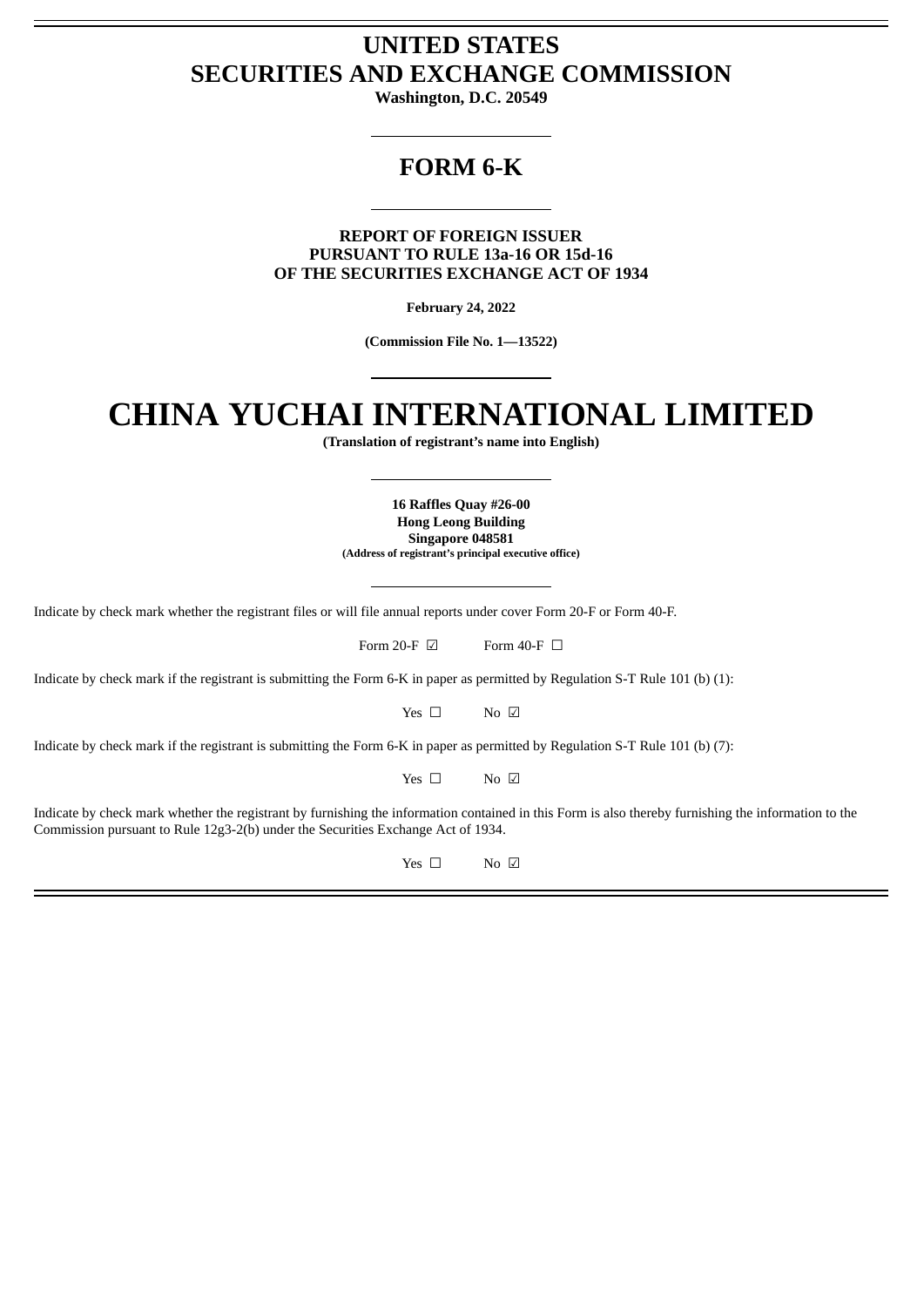### **EXHIBIT INDEX**

| <b>Exhibit</b> | Description |
|----------------|-------------|

 $\overline{a}$ 

| 99.1 | Press Release Dated February 24, 2022 - China Yuchai International Announces Unaudited 2021 Second Half-Year and Full Year Financial |
|------|--------------------------------------------------------------------------------------------------------------------------------------|
|      | <b>Results</b>                                                                                                                       |

99.2 Unaudited [Consolidated](#page-10-0) Financial Statements for 2021 Second Half-Year and Full Year Ended December 31, 2021

ŗ.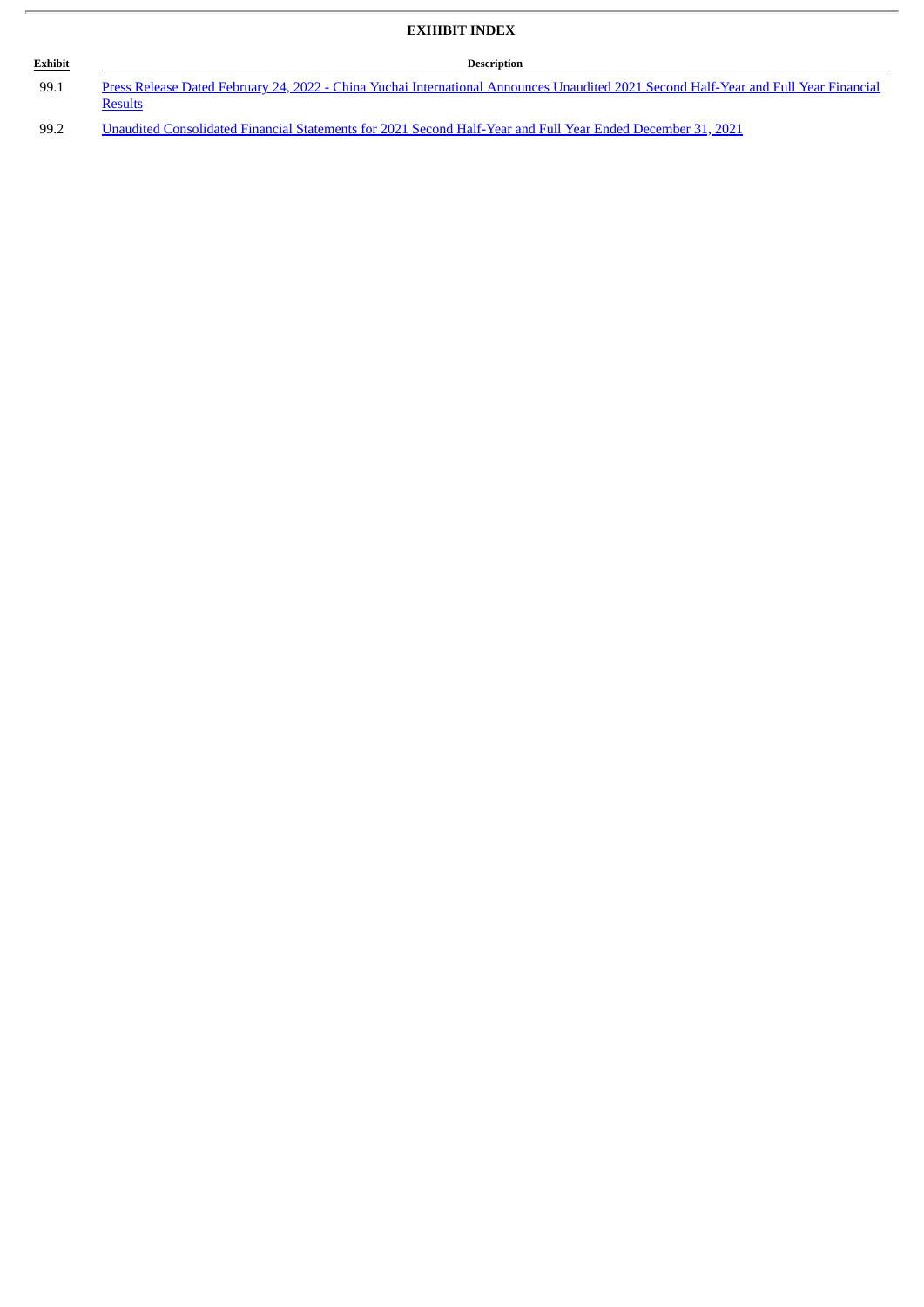#### **SIGNATURES**

Pursuant to the requirements of the Securities Exchange Act of 1934, the registrant has duly caused this report to be signed on its behalf by the undersigned, thereto duly authorized.

> China Yuchai International Limited (Registrant)

By: /s/ Weng Ming Hoh

Name: Weng Ming Hoh Title: President/Director

Date: February 24, 2022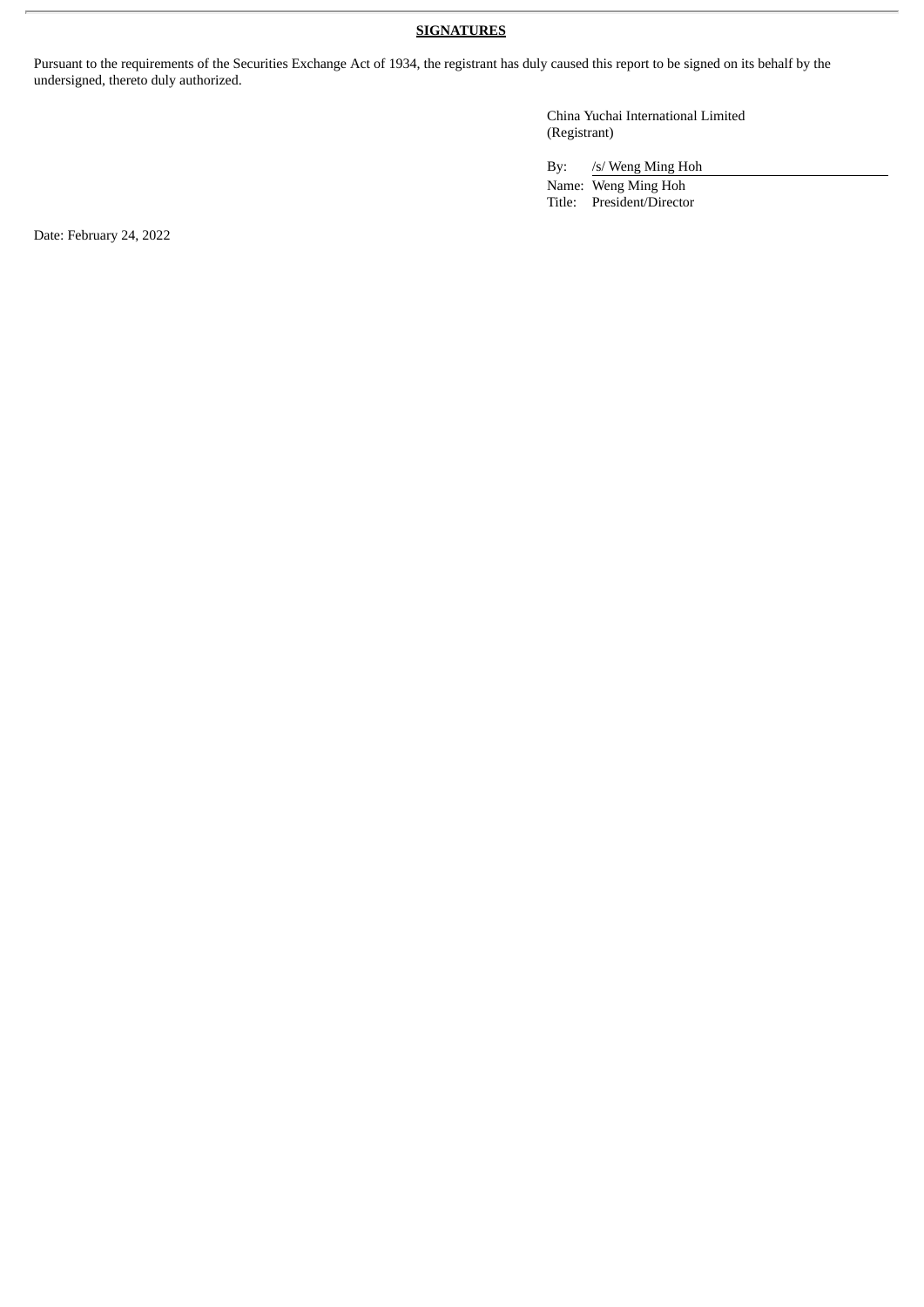

#### **China Yuchai International Announces Unaudited 2021 Second Half-Year and Full Year Financial Results**

<span id="page-3-0"></span>**SINGAPORE, Singapore — February 24, 2022** - **China Yuchai International Limited (NYSE: CYD)** ("China Yuchai" or the "Company"), a leading manufacturer and distributor of engines for on- and off-road applications in China through its main operating subsidiary, Guangxi Yuchai Machinery Company Limited ("GYMCL"), announced today its unaudited consolidated financial results for the 2021 second half-year ("2H 2021") and fiscal year ("FY 2021") ended December 31, 2021. The financial information presented herein for the second half year and fiscal year of 2021 and the second half year ("2H 2020") and fiscal year ("FY 2020") ended December 31, 2020 is reported using the International Financial Reporting Standards ("IFRS") as issued by the International Accounting Standards Board.

#### **Financial Highlights for 2H 2021**

- Revenue was RMB 8.6 billion (US\$ 1.4 billion) compared with RMB 10.6 billion in the same period in 2020;
- Gross profit was RMB 1.3 billion (US\$ 208.3 million) compared with RMB 1.7 billion in the same period last year. Gross margin was 15.4% in 2H 2021 compared with 16.1% in the same period last year, but up from 12.9% in the first half of 2021 ("1H 2021");
- Operating profit was RMB 163.8 million (US\$ 25.7 million) compared with RMB 568.8 million in the same period last year;
- Basic and diluted earnings per share were RMB 0.46 (US\$ 0.07) compared with RMB 5.95 in the same period last year;
- Total number of engines sold decreased by 21.0% to 171,449 units compared with 217,138 units in the same period last year.

Revenue was RMB 8.6 billion (US\$ 1.4 billion) compared with RMB 10.6 billion in the same period of 2020.

The total number of engines sold by GYMCL in 2H 2021 declined by 21.0% to 171,449 units compared with 217,138 units in the same period last year. The decrease was mainly due to lower engine sales in the truck market, partially offset by higher sales of engines in bus, passenger vehicle and marine & power generation applications.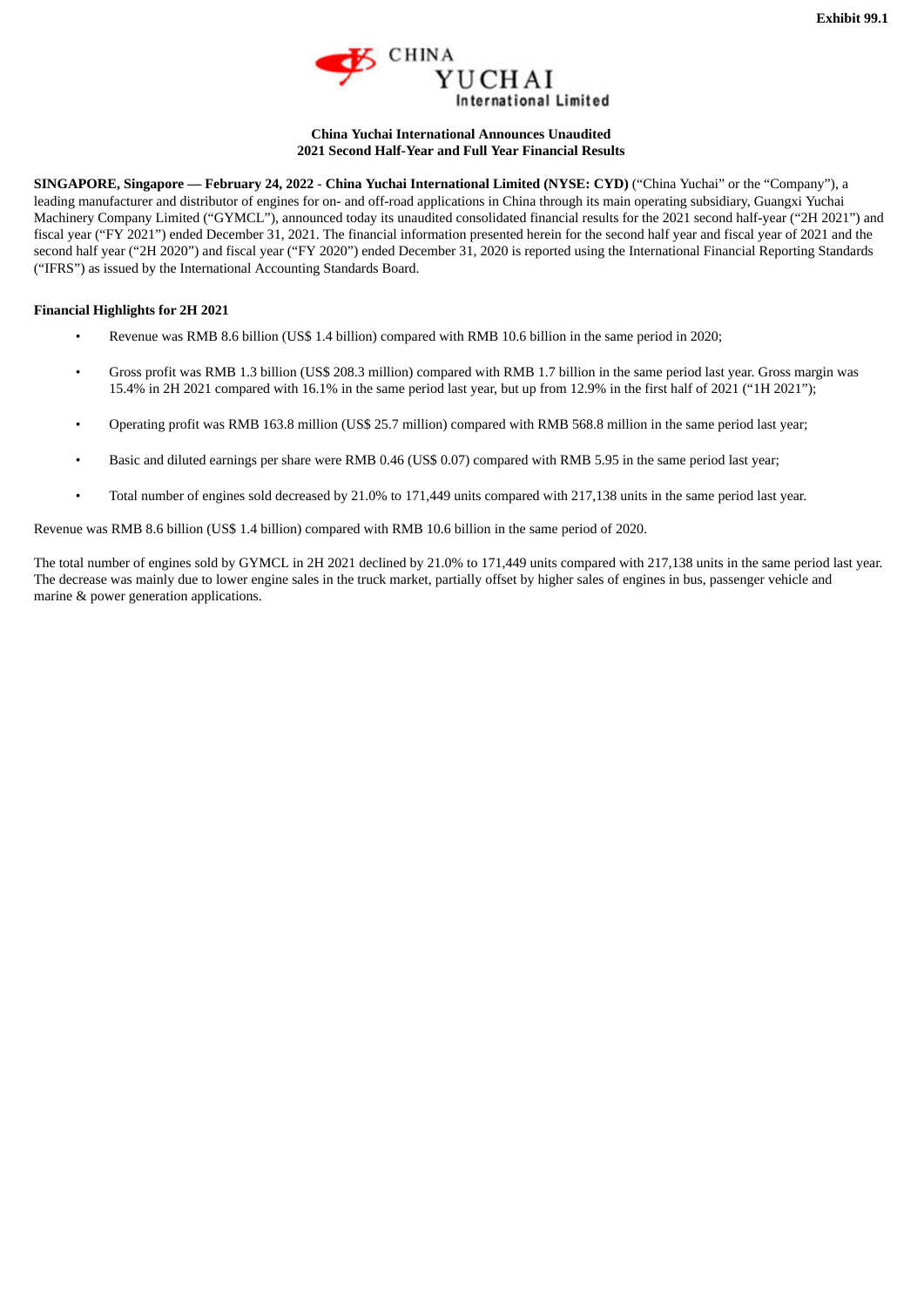According to data reported by the China Association of Automobile Manufacturers ("CAAM"), in 2H 2021, commercial vehicle unit sales (excluding sales of gasoline-powered and electric-powered vehicles) decreased by 36.5% compared to 2H 2020, as unit sales of trucks and buses declined by 39.5% and 5.0% respectively.

Gross profit was RMB 1.3 billion (US\$ 208.3 million), compared with RMB 1.7 billion in the same period last year. Gross margin decreased to 15.4% as compared with 16.1% a year ago but increased compared to 12.9% in 1H 2021. The decline in gross margin was mainly attributable to the lower unit volume sold, a change in the revenue mix, transition to National VI-compliant engines, and higher material costs. These factors were partially offset by cost reductions during the year.

Other operating income decreased by 25.2% to RMB 204.5 million (US\$ 32.1 million) compared with RMB 273.3 million in 2H 2020. The decrease resulted from lower bank interest income and reduced government grants.

Research and development ("R&D") expenses increased by 28.9% to RMB 533.1 million (US\$ 83.6 million) compared with RMB 413.5 million in the same period last year due to lower capitalization. In addition to further development of National VI and Tier 4 engines, products under development for new energy products contributed to additional R&D expenses in 2H 2021 compared with 2H 2020. Total R&D expenditures, including capitalized costs, were RMB 712.7 million (US\$ 111.7 million) representing 8.3% of revenue in 2H 2021 as compared to RMB 754.6 million representing 7.1% of revenue in the same period last year.

Selling, general and administrative ("SG&A") expenses decreased by 16.6% to RMB 835.9 million (US\$ 131.1 million) from RMB 1.0 billion in the same period last year. The decrease was mainly due to lower warranty expenses and reduced personnel costs compared with the same period last year. SG&A expenses represented 9.7% of revenue for 2H 2021 compared with 9.4% in the same period last year.

Operating profit was RMB 163.8 million (US\$ 25.7 million), down from RMB 568.8 million in the same period last year. The operating margin was 1.9% compared with 5.4% in the same period last year.

Finance costs declined by 46.0% to RMB 47.5 million (US\$ 7.5 million) from RMB 88.0 million in the same period last year due to lower term loans, reduced interest rates and reduced bills discounting during the period.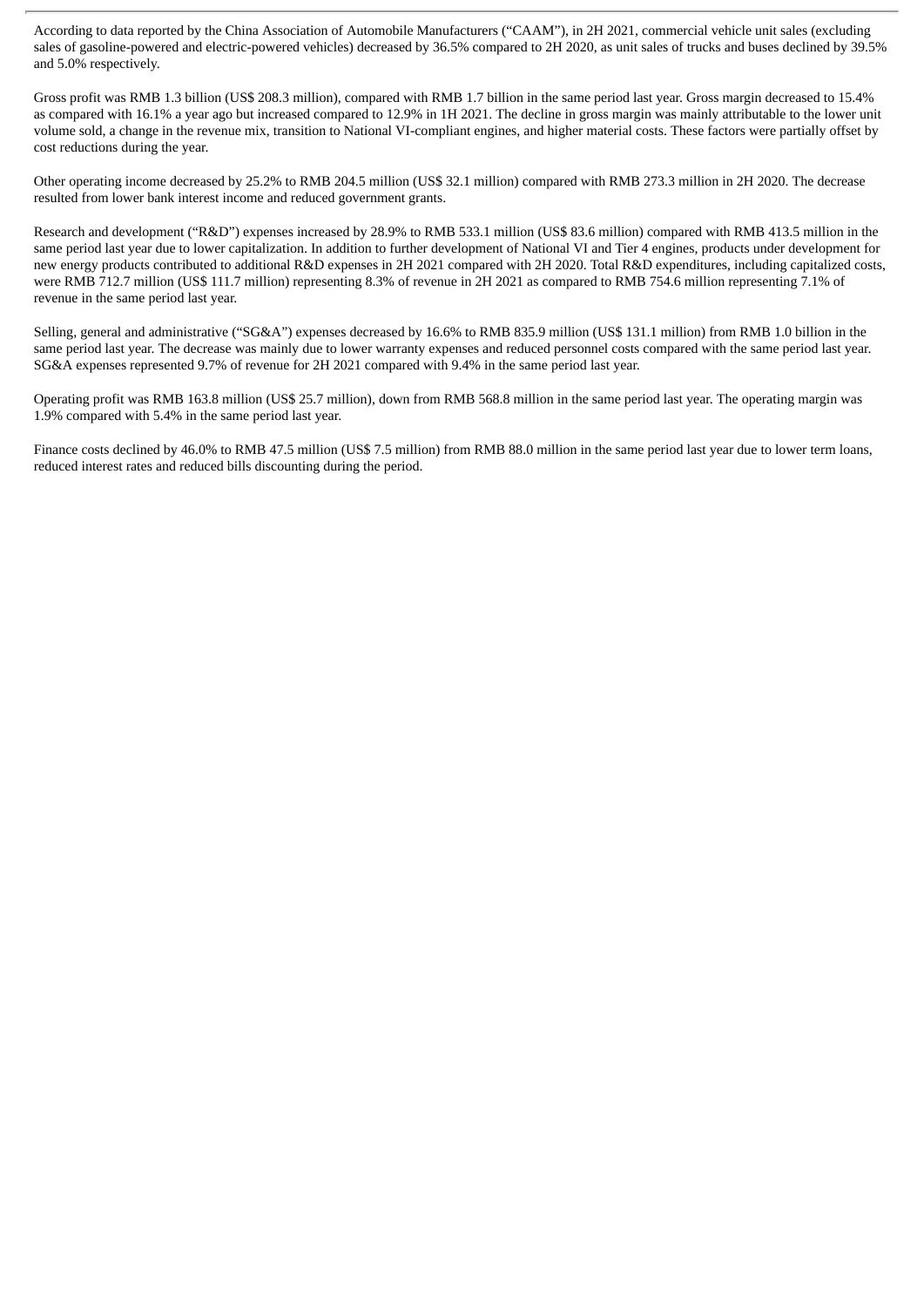The share of financial results of the joint ventures was a loss of RMB 108.4 million (US\$ 17.0 million) compared with a loss of RMB 64.5 million in the same period last year. The increased loss was largely due to higher engine development expenses and warranty costs in a joint venture company.

Income tax credit was RMB 42.4 million (US\$ 6.7 million) compared with an income tax expense of RMB 69.9 million in 2H 2020, primarily due to lower income and higher tax credits on R&D-related costs.

Net profit attributable to equity holders of the Company was RMB 19.0 million (US\$ 3.0 million) compared with RMB 243.2 million in the same period last year.

Basic and diluted earnings per share were RMB 0.46 (US\$ 0.07) compared with RMB 5.95 in the same period last year.

Basic and diluted earnings per share for 2H 2021 and 2H 2020 were based on a weighted average of 40,858,290 shares.

#### **Financial Highlights for FY 2021**

- Revenue increased by 3.3% to RMB 21.3 billion (US\$ 3.3 billion) compared with RMB 20.6 billion in FY 2020;
- Gross profit was RMB 3.0 billion (US\$ 463.0 million), a 13.9% gross margin, compared with RMB 3.2 billion and a gross margin of 15.5% in FY 2020;
- Operating profit was RMB 663.5 million (US\$ 104.1 million) compared with RMB 1.2 billion in FY 2020;
- Basic and diluted earnings per share were RMB 6.67 (US\$ 1.05) compared with RMB 13.43 in FY 2020;
- Total number of engines sold increased by 6.2% to 456,791 units compared with 430,320 units in FY 2020.

Revenue was RMB 21.3 billion (US\$ 3.3 billion) compared with RMB 20.6 billion in FY 2020.

The total number of engines sold by GYMCL in FY 2021 increased by 6.2% to 456,791 units compared with 430,320 units in FY 2020. The increase was mainly due to higher engine sales in the bus engine markets, passenger vehicles engine sales, and across the board in the Company's off-road segments, particularly agriculture engines, and marine and power generation engines, which more than offset the unit sales decline in the truck engine segment.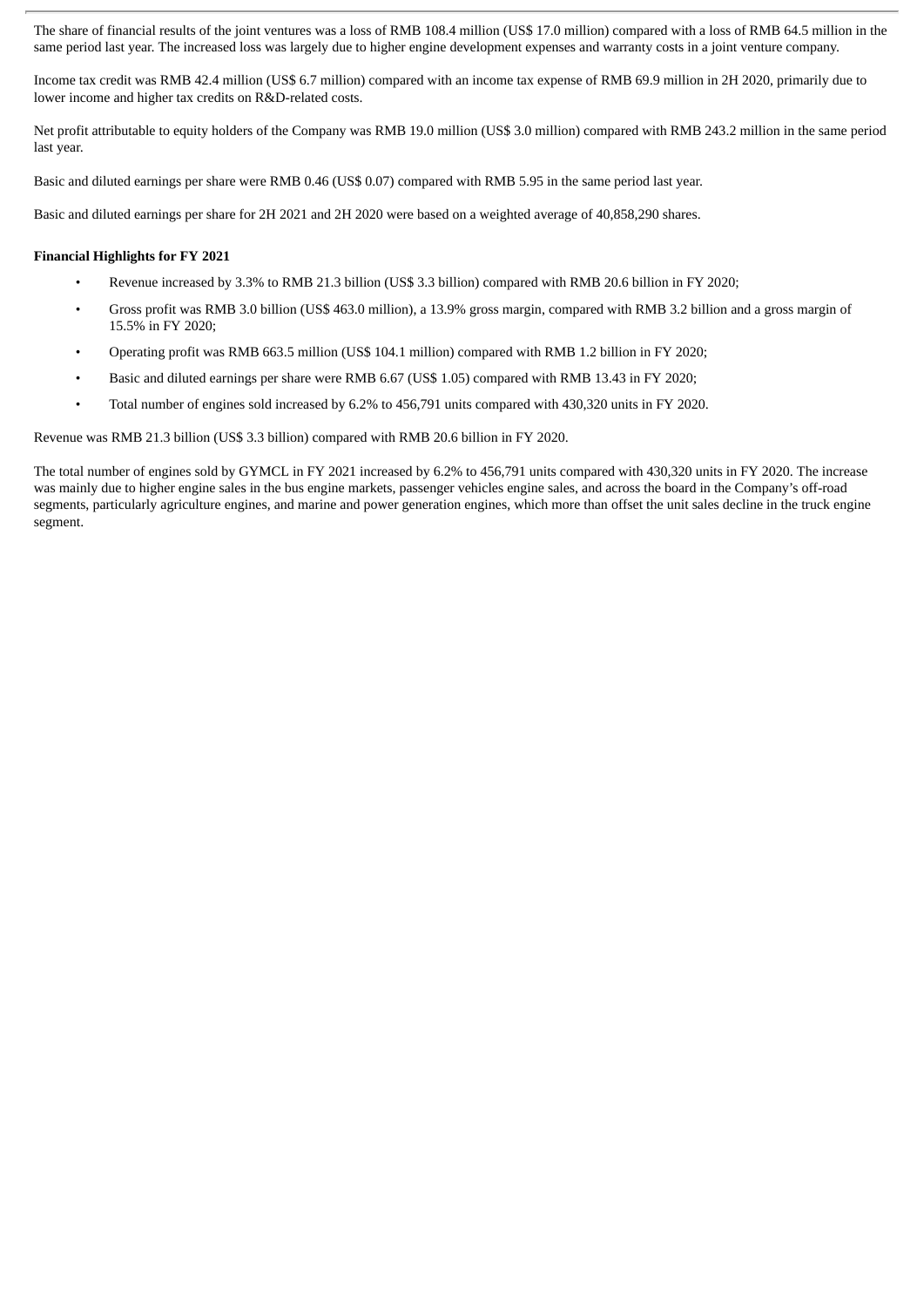According to CAAM, in FY 2021, commercial vehicle unit sales (excluding sales of gasoline-powered and electric-powered vehicles) decreased by 6.9% compared to FY 2020, as unit sales of trucks declined by 8.7% while unit sales of buses rose by 13.7%.

Gross profit decreased by 7.4% to RMB 3.0 billion (US\$ 463.0 million) compared with RMB 3.2 billion in FY 2020. Gross margin decreased to 13.9% compared with 15.5% in FY 2020. The decline in gross margin was mainly attributable to a change in revenue mix, transition to National VI-compliant engines and higher material costs but was mitigated by cost reductions.

Other operating income decreased by 16.6% to RMB 316.2 million (US\$ 49.6 million) compared with RMB 378.9 million in FY 2020. The decrease was mainly due to lower government grants and reduced bank interest income compared with FY 2020.

R&D expenses increased by 35.5% to RMB 848.8 million (US\$ 133.1 million) compared with RMB 626.5 million in FY 2020 largely due to lower capitalization of the R&D expenses. The Company continued with its initiatives to improve engine performances and qualities of its engines compliant with China's National VI and Tier 4 emission standards, and to develop products for new energy vehicles. In FY 2021, the total R&D expenditures including capitalized costs were RMB 1.2 billion (US\$ 182.3 million) which maintained the same level as FY 2020, and represented 5.5% of the revenue compared with 5.6% in FY 2020.

SG&A expenses were RMB 1.8 billion (US\$ 275.4 million) representing 8.3% of the revenue compared with RMB 1.8 billion representing 8.6% of the revenue in FY 2020.

Operating profit was RMB 663.5 million (US\$ 104.1 million), down from RMB 1.2 billion in FY 2020. The operating margin was 3.1% compared with 5.7% in FY 2020.

Finance costs decreased by 23.3% to RMB 115.9 million (US\$ 18.2 million) from RMB 151.2 million in FY 2020. Lower finance costs mainly resulted from reduced term loan interest and less bills discounting compared to FY 2020.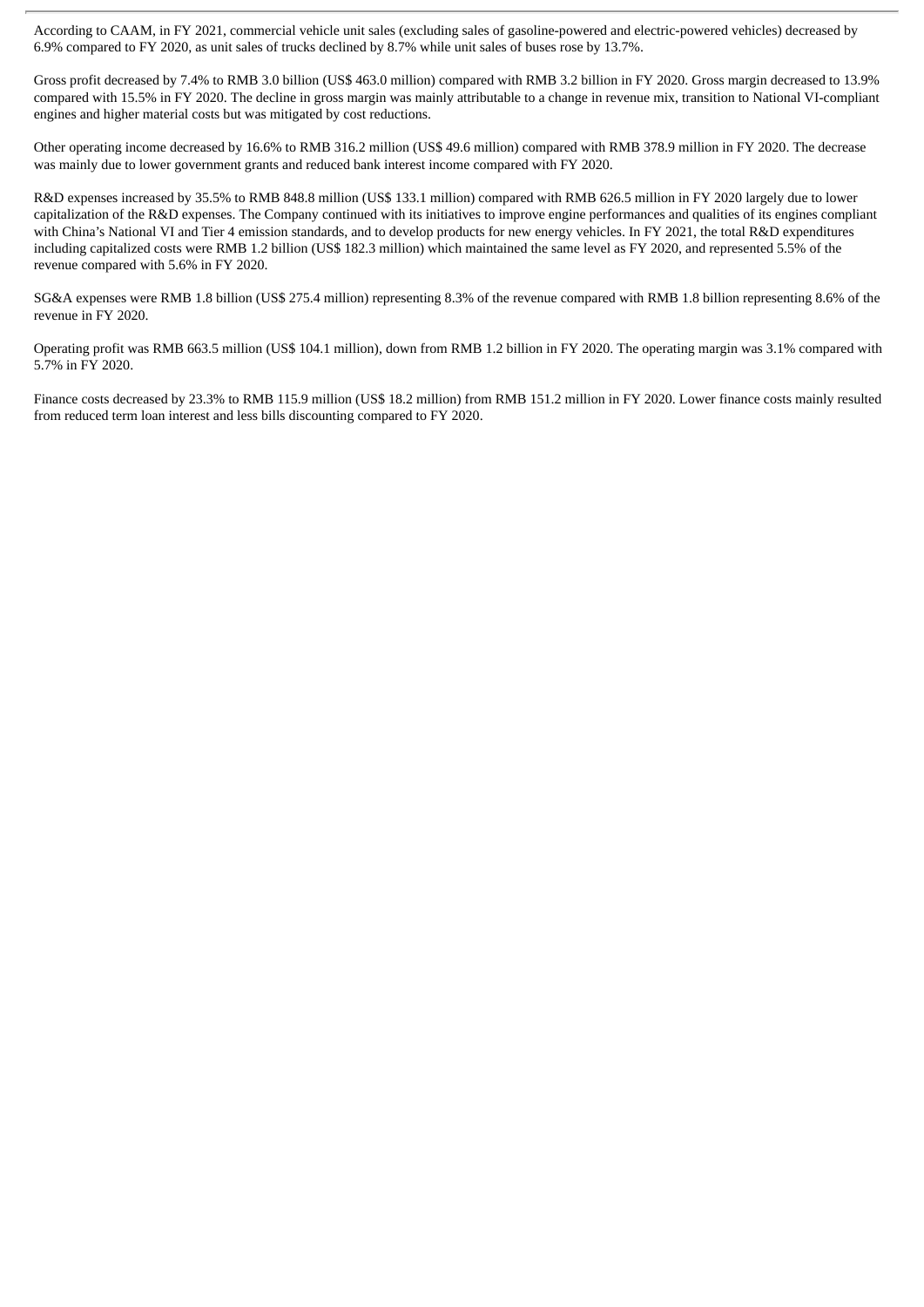The share of financial results of the joint ventures was a loss of RMB 95.9 million (US\$ 15.0 million) compared with a loss of RMB 59.0 million in FY 2020. The increased loss was primarily attributable to higher engine development expenses and warranty costs in a joint venture company.

Income tax expense declined by 77.2% to RMB 43.8 million (US\$ 6.9 million) from RMB 192.5 million in FY 2020 due to lower income and higher tax credits on R&D-related costs.

Net profit attributable to China Yuchai's shareholders was RMB 272.7 million (US\$ 42.8 million) compared with RMB 548.9 million in FY 2020.

Basic and diluted earnings per share were RMB 6.67 (US\$ 1.05) compared with RMB 13.43 in FY2020.

Basic and diluted earnings per share for FY 2021 and FY 2020 years were based on a weighted average of 40,858,290 shares.

#### **Balance Sheet Highlights as at December 31, 2021**

- Cash and bank balances were RMB 5.3 billion (US\$ 836.2 million) compared with RMB 6.4 billion at the end of FY 2020;
- Trade and bills receivables were RMB 7.0 billion (US\$ 1.1 billion) compared with RMB 8.1 billion at the end of FY 2020;
- Inventories were RMB 5.2 billion (US\$ 817.0 million) compared with RMB 4.5 billion at the end of FY 2020;
- Trade and bills payables were RMB 7.4 billion (US\$ 1.2 billion) compared with RMB 7.5 billion at the end of FY 2020;
- Short-term and long-term bank borrowings were RMB 2.2 billion (US\$ 345.5 million) compared with RMB 2.2 billion at the end of FY 2020.

Mr. Weng Ming Hoh, President of China Yuchai, commented, "During the second half of 2021, a slew of economic headwinds heavily affected the truck market in China. The robust pre-buy of National V trucks before the July nationwide implementation of the stricter National VI emission standards resulted in lower sales in the second half of 2021. We adapted to the changing environment by increasing sales to the bus market and off-road markets. The unexpected power shortages and blackouts benefited our power generator sales. Another encouraging sign is that, despite the volume and revenue mix shift, we were able to improve gross margin from the first half of 2021. We continued to make inroads to further diversify our product portfolio in the traditional diesel engine business and to provide more new energy powertrain solutions. Our recently announced hydrogen-powered engine and fuelcell powertrain joint venture showcased our enhanced commitment to addressing environmental issues with new technologies."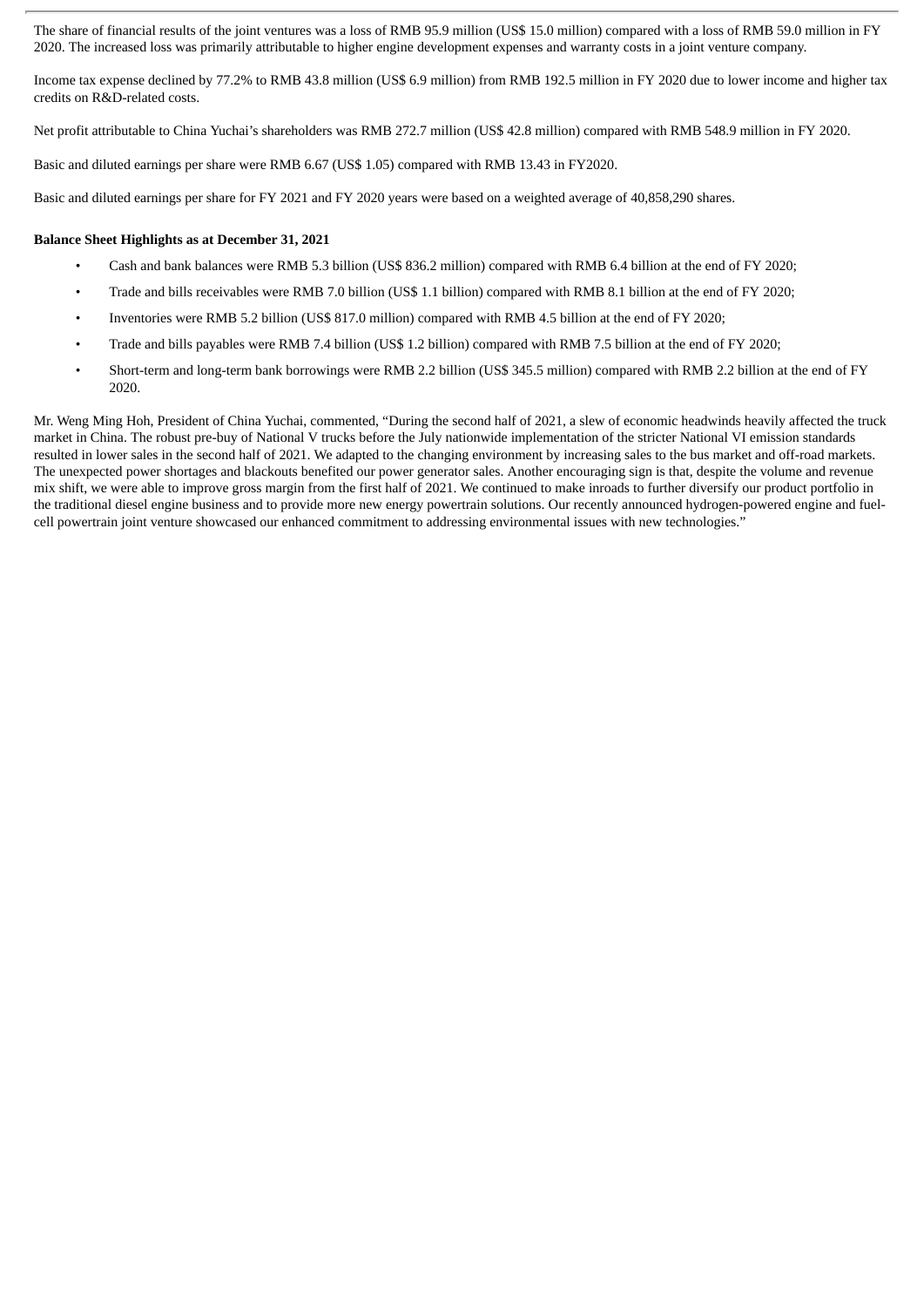"Despite turbulence in the truck market, we remained profitable and maintained a strong balance sheet while continuing to be financially disciplined. Our goal remains to expand our market share in China, the largest automotive market in the world, and continue to invest in technologies for both the near-term and long-term future," Mr. Hoh concluded.

#### **Disclaimer Regarding Unaudited Financial Results**

Investors should note that the Company has not yet finalized its consolidated financial results for FY 2021. The financial information of the Company presented above is unaudited and may differ materially from the audited financial statements of the Company for FY 2021 to be released when it is available.

#### **Exchange Rate Information**

The Company's functional currency is the U.S. dollar and its reporting currency is Renminbi. The translation of amounts from Renminbi to U.S. dollars is solely for the convenience of the reader. Translation of amounts from Renminbi to U.S. dollars has been made at the rate of RMB 6.3757 = US\$1.00, the rate quoted by the People's Bank of China at the close of business on December 31, 2021. No representation is made that the Renminbi amounts could have been, or could be, converted into U.S. dollars at that rate or at any other certain rate on December 31, 2021 or at any other date.

#### **Unaudited 2H 2021 and FY 2021 Conference Call**

A conference call and audio webcast for the investment community has been scheduled for 8:00 A.M. Eastern Standard Time on February 24, 2022. The call will be hosted by the President and Chief Financial Officer of China Yuchai, Mr. Weng Ming Hoh and Mr. Choon Sen Loo respectively, who will present and discuss the financial results and business outlook of the Company followed with a Q&A session.

Analysts and institutional investors may participate in the conference call by dialing +1 855 821 9305 (United States), 3077 3569 (Hong Kong), 800 820 8527 (Mainland China), or 800 852 8114 (International), Conference Code: **93772167#** approximately five to ten minutes before the call start time.

For all other interested parties, a simultaneous webcast can be accessed at the investor relations section of the Company's website located at http://www.cyilimited.com</u>. Participants are requested to log into the webcast at least 10 minutes prior to the scheduled start time. The recorded webcast will be available on the website shortly after the earnings call.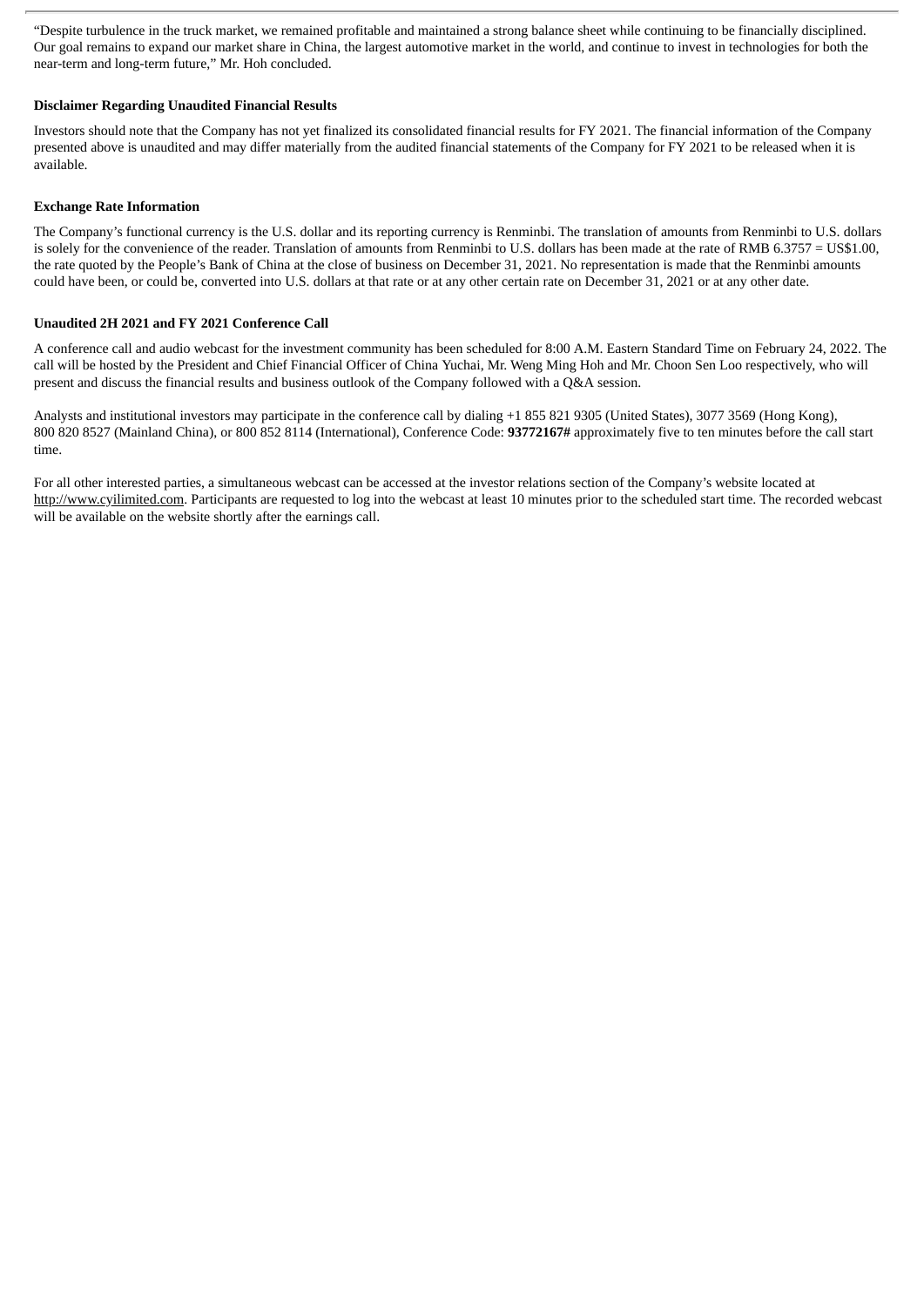#### **About China Yuchai International**

China Yuchai International Limited, through its subsidiary, Guangxi Yuchai Machinery Company Limited ("GYMCL"), engages in the manufacture, assembly, and sale of a wide variety of light-, medium- and heavy-duty engines for trucks, buses, passenger vehicles, construction equipment, marine and agriculture applications in China. GYMCL also produces diesel power generators. The engines produced by GYMCL range from diesel to natural gas and hybrid engines. Through its regional sales offices and authorized customer service centers, GYMCL distributes its engines directly to auto OEMs and retailers and provides maintenance and retrofitting services throughout China. Founded in 1951, GYMCL has established a reputable brand name, strong research and development team and significant market share in China with high-quality products and reliable after-sales support. In 2021, GYMCL sold 456,791 engines and is recognized as a leading manufacturer and distributor of engines in China. For more information, please visit http://www.cyilimited.com.

#### **Safe Harbor Statement:**

This news release may contain forward-looking statements within the meaning of the Private Securities Litigation Reform Act of 1995. The words "believe", "expect", "anticipate", "project", "targets", "optimistic", "confident that", "continue to", "predict", "intend", "aim", "will" or similar expressions are intended to identify forward-looking statements. All statements other than statements of historical fact are statements that may be deemed forward-looking statements. These forward-looking statements including, but not limited to, statements concerning China Yuchai's and the joint ventures' operations, financial performance and condition are based on current expectations, beliefs and assumptions which are subject to change at any time. China Yuchai cautions that these statements by their nature involve risks and uncertainties, and actual results may differ materially depending on a variety of important factors such as government and stock exchange regulations, competition, political, economic and social conditions around the world and in China including those discussed in China Yuchai's Form 20-Fs under the headings "Risk Factors", "Results of Operations" and "Business Overview" and other reports filed with the Securities and Exchange Commission from time to time. Among others, if the COVID-19 pandemic is not effectively and timely controlled, our business operations and financial condition may be materially and adversely affected due to a deteriorating market for automotive sales, an economic slowdown in China and abroad, a potential weakening of the financial condition of our customers, or other factors that we cannot foresee. All forward-looking statements are applicable only as of the date they are made and China Yuchai specifically disclaims any obligation to maintain or update the forward-looking information, whether of the nature contained in this release or otherwise, in the future.

#### **For more information:**

Investor Relations Kevin Theiss Tel: +1-212-510-8922 (new) Tel: +1-212-521-4050 (old) Email: cyd@bluefocus.com

-- Tables Follow --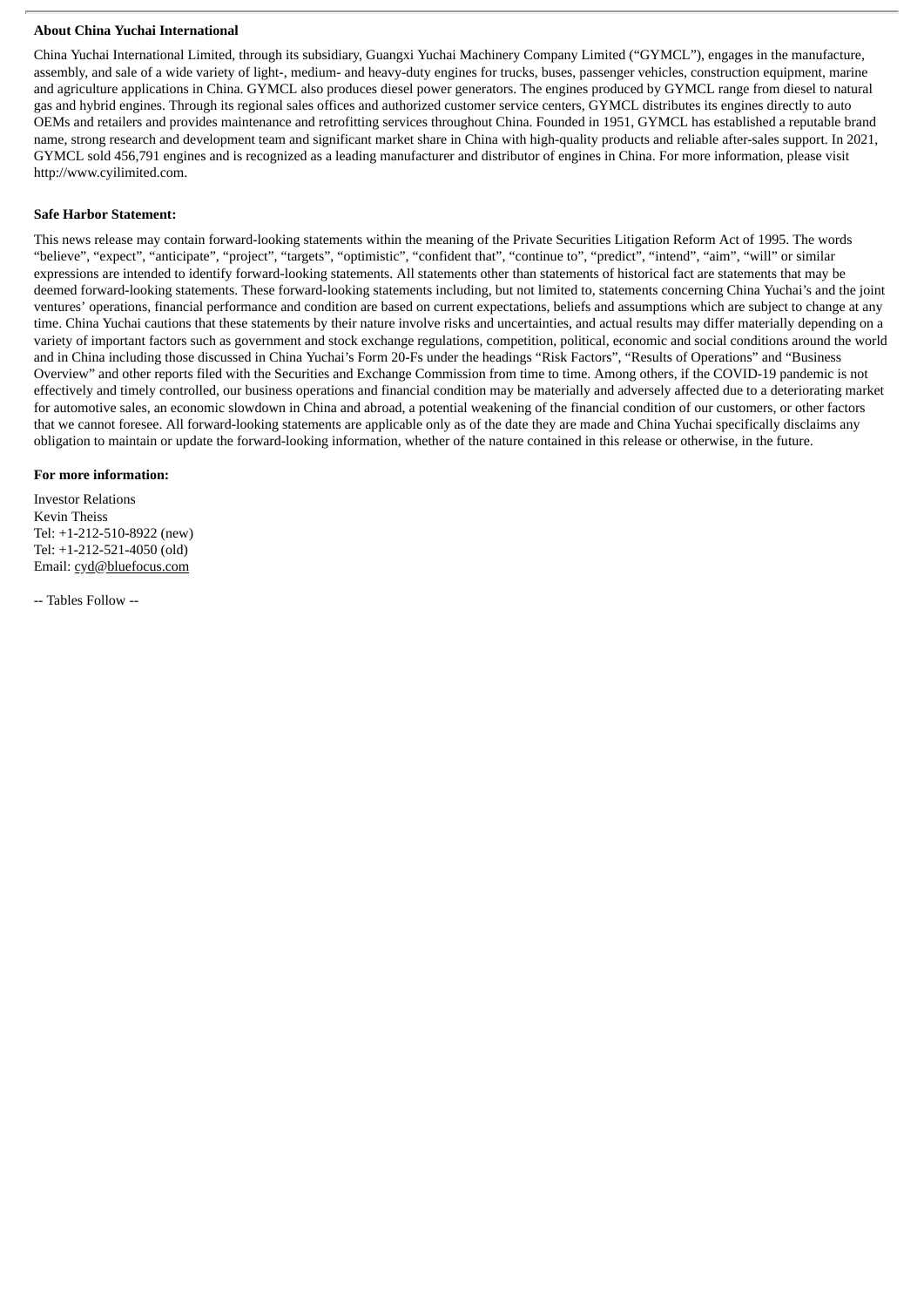#### <span id="page-10-0"></span>**CHINA YUCHAI INTERNATIONAL LIMITED UNAUDITED CONSOLIDATED INCOME STATEMENTS For the six months ended December 31, 2021 and 2020 (RMB and US\$ amounts expressed in thousands)**

|                                                   | Second Half of 2021 |                  | <b>Second Half of 2020</b> |                  |
|---------------------------------------------------|---------------------|------------------|----------------------------|------------------|
|                                                   | <b>RMB</b> '000     | <b>US\$ '000</b> | <b>RMB</b> '000            | <b>US\$ '000</b> |
| Revenue                                           | 8,636,804           | 1,354,644        | 10,622,223                 | 1,666,048        |
| Cost of sales                                     | (7,308,512)         | (1, 146, 307)    | (8,910,562)                | (1,397,582)      |
| Gross profit                                      | 1,328,292           | 208,337          | 1,711,661                  | 268,466          |
| Other operating income, net                       | 204,487             | 32,073           | 273,265                    | 42,860           |
| Research and development expenses                 | (533, 116)          | (83,617)         | (413, 491)                 | (64, 854)        |
| Selling, general and administrative expenses      | (835, 899)          | (131, 108)       | (1,002,622)                | (157, 257)       |
| Operating profit                                  | 163,764             | 25,685           | 568,813                    | 89,215           |
| Finance costs                                     | (47,518)            | (7, 453)         | (87,996)                   | (13,802)         |
| Share of results of associates and joint ventures | (108, 377)          | (16,998)         | (64, 514)                  | (10, 119)        |
| Profit before tax                                 | 7,869               | 1,234            | 416,303                    | 65,294           |
| Income tax credit/(expense)                       | 42,435              | 6,656            | (69, 925)                  | (10, 967)        |
| Profit for the period                             | 50,304              | 7,890            | 346,378                    | 54,327           |
| Attributable to:                                  |                     |                  |                            |                  |
| Equity holders of the Company                     | 18,966              | 2,975            | 243,173                    | 38,140           |
| Non-controlling interests                         | 31,338              | 4,915            | 103,205                    | 16,187           |
|                                                   | 50,304              | 7,890            | 346,378                    | 54,327           |
| Net earnings per common share                     |                     |                  |                            |                  |
| - Basic                                           | 0.46                | 0.07             | 5.95                       | 0.93             |
| - Diluted                                         | 0.46                | 0.07             | 5.95                       | 0.93             |
| Unit sales                                        | 171,449             |                  | 217,138                    |                  |

1 | Page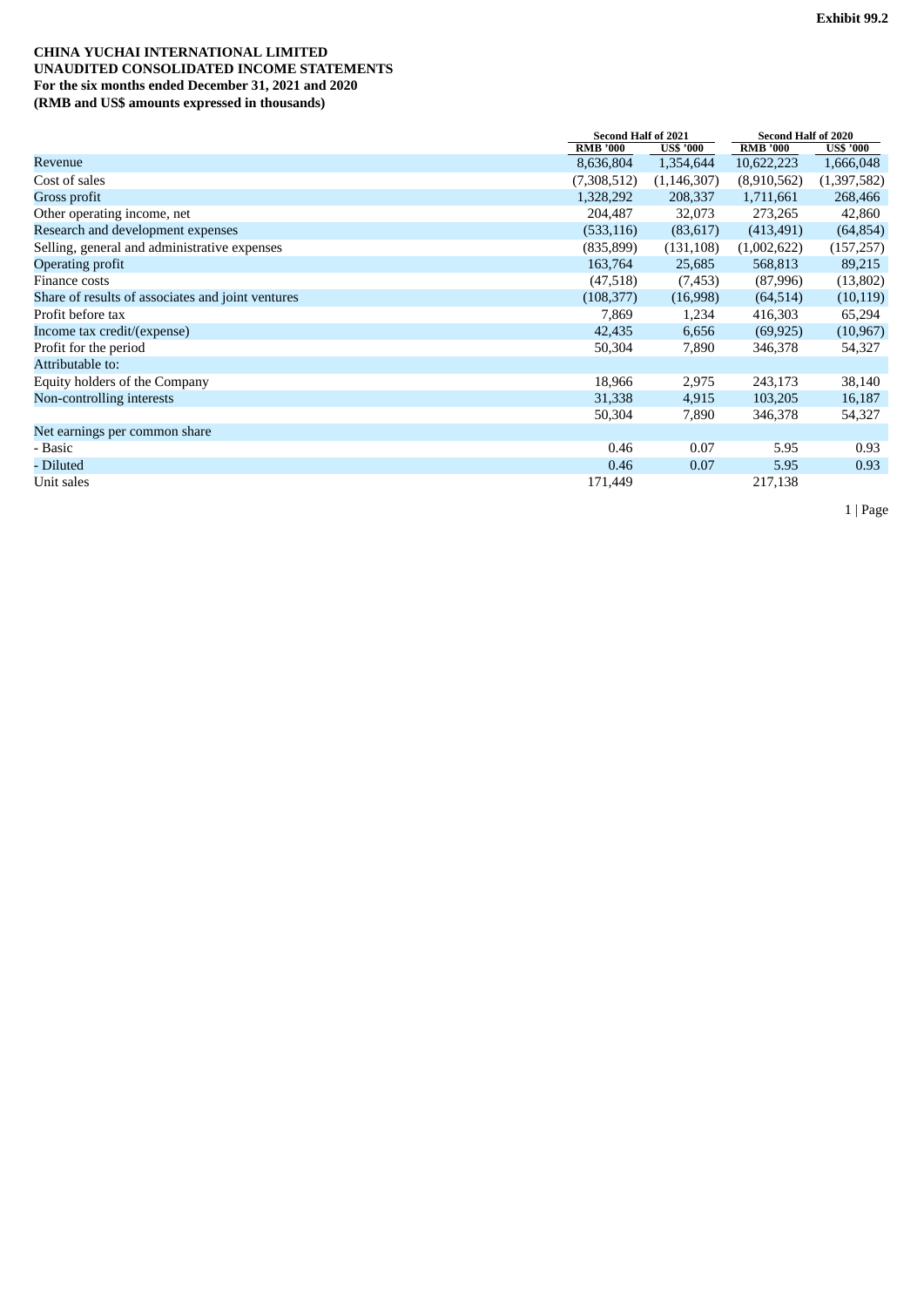#### **CHINA YUCHAI INTERNATIONAL LIMITED UNAUDITED CONSOLIDATED INCOME STATEMENTS For the years ended December 31, 2021 and 2020 (RMB and US\$ amounts expressed in thousands, except per share data)**

|                                                   | <b>December 31, 2021</b> |                  | <b>December 31, 2020</b>     |                  |
|---------------------------------------------------|--------------------------|------------------|------------------------------|------------------|
|                                                   | <b>RMB</b> '000          | <b>US\$ '000</b> | $\overline{\text{RMB}}$ '000 | <b>US\$ '000</b> |
| Revenue                                           | 21,265,930               | 3,335,466        | 20,581,170                   | 3,228,064        |
| Cost of sales                                     | (18,313,817)             | (2,872,440)      | (17,391,599)                 | (2,727,794)      |
| Gross profit                                      | 2,952,113                | 463,026          | 3,189,571                    | 500,270          |
| Other operating income, net                       | 316,189                  | 49,593           | 378,947                      | 59,436           |
| Research and development expenses                 | (848, 812)               | (133, 132)       | (626, 478)                   | (98, 260)        |
| Selling, general and administrative expenses      | (1,755,957)              | (275, 415)       | (1,760,036)                  | (276, 055)       |
| Operating profit                                  | 663,533                  | 104,072          | 1,182,004                    | 185,391          |
| Finance costs                                     | (115, 928)               | (18, 183)        | (151, 170)                   | (23,710)         |
| Share of results of associates and joint ventures | (95, 895)                | (15,041)         | (58, 970)                    | (9,249)          |
| Profit before tax                                 | 451,710                  | 70,848           | 971,864                      | 152,432          |
| Income tax expense                                | (43, 816)                | (6, 872)         | (192, 538)                   | (30, 199)        |
| Profit for the period                             | 407,894                  | 63,976           | 779,326                      | 122,233          |
| Attributable to:                                  |                          |                  |                              |                  |
| Equity holders of the Company                     | 272,673                  | 42,768           | 548,903                      | 86,093           |
| Non-controlling interests                         | 135,221                  | 21,208           | 230,423                      | 36,140           |
|                                                   | 407,894                  | 63,976           | 779,326                      | 122,233          |
| Net earnings per common share                     |                          |                  |                              |                  |
| - Basic                                           | 6.67                     | 1.05             | 13.43                        | 2.11             |
| - Diluted                                         | 6.67                     | 1.05             | 13.43                        | 2.11             |
| Unit sales                                        | 456,791                  |                  | 430,320                      |                  |

2 | Page